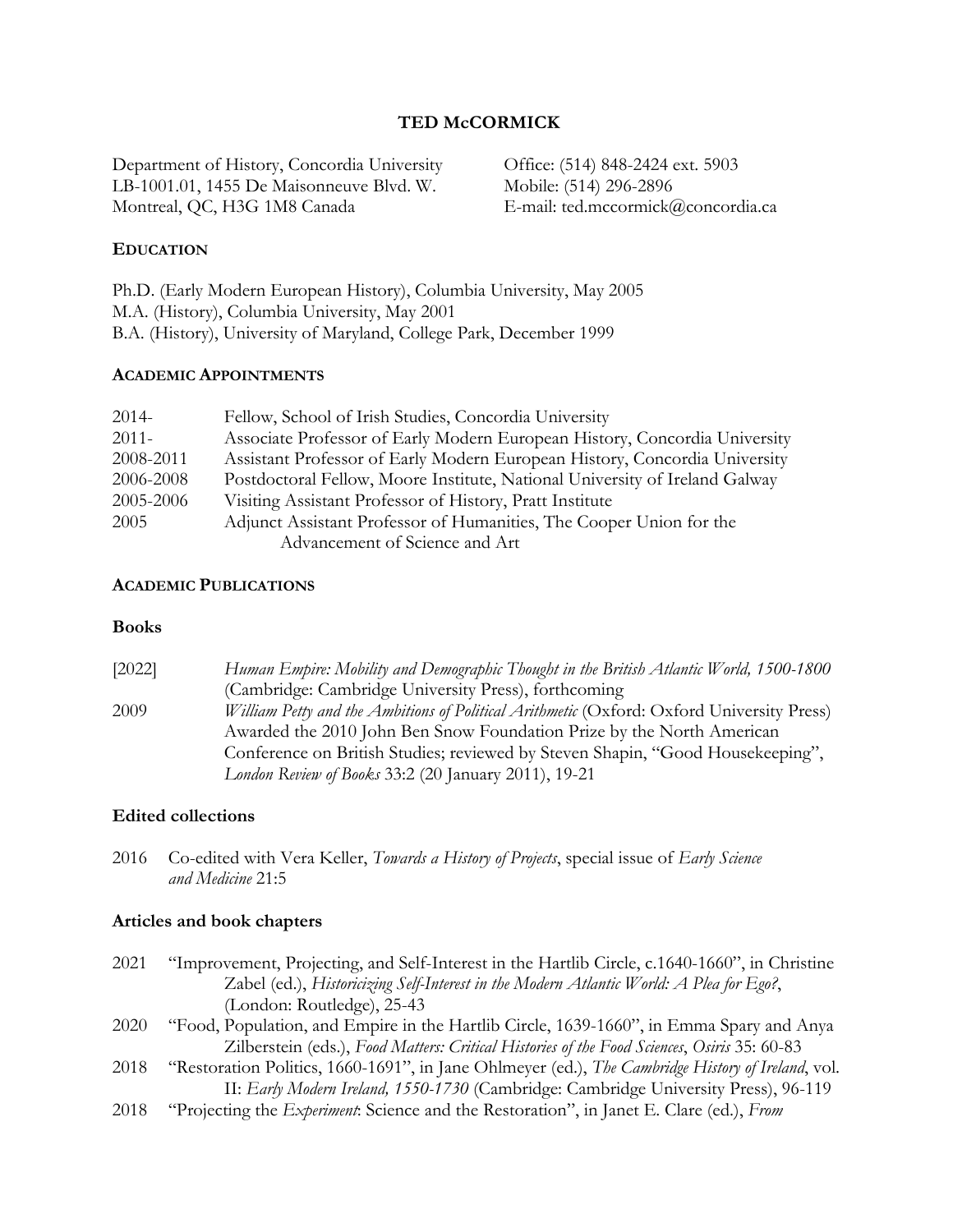|      | Republic to Restoration: Legacies and Departures (Manchester: Manchester University                                                                                          |
|------|------------------------------------------------------------------------------------------------------------------------------------------------------------------------------|
|      | Press), 185-205                                                                                                                                                              |
| 2016 | "Moral Geometry in Restoration Ireland: Samuel Foley's Computatio Universalis (1684) and the<br>Science of Colonisation", Irish Historical Studies 40:158: 192-207           |
| 2016 | "Who Were the Pre-Malthusians?", in Robert Mayhew (ed.), New Perspectives on Malthus: 250 <sup>th</sup><br>Anniversary Essays (Cambridge: Cambridge University Press), 25-51 |
| 2016 | "Alchemy into Economy: Material Transmutation and the Conceptualization of Utility in<br>Gabriel Plattes (c. 1600-1644) and William Petty (1623-1687)", in Guillaume Garner  |
|      | and Sandra Richter (eds.), "Eigennutz" und "gute Ordnung": Ökonomisierungen im 17.<br>Jahrhundert [Wolffenbütteler Arbeiten zur Barockforschung, Bd. 54] (Wiesbaden:         |
|      | Harrassowitz Verlag), 339-52                                                                                                                                                 |
| 2015 | "Statistics in the Hands of an Angry God? John Graunt's Observations in Cotton Mather's<br>New England", The William and Mary Quarterly 72:4: 563-86                         |
| 2014 | "Restoration Ireland, 1660-1688", in Alvin Jackson (ed.), The Oxford Handbook of Modern Irish                                                                                |
|      | History (Oxford: Oxford University Press), 356-74                                                                                                                            |
| 2014 | "Political Arithmetic's Eighteenth-Century Histories: Quantification in Politics, Religion, and<br>the Public Sphere", History Compass 12:3: 239-51                          |
| 2013 | "Population: Modes of Seventeenth-Century Demographic Thought", in Carl Wennerlind                                                                                           |
|      | and Philip J. Stern (eds.), Mercantilism Reimagined: Political Economy in Early Modern<br>Britain and Its Empire (New York: Oxford University Press), 25-45                  |
| 2013 | "Political Arithmetic and Sacred History: Population Thought in the English Enlightenment,<br>1660-1750", Journal of British Studies 52:4: 829-57                            |
| 2013 | "Governing Model Populations: Queries, Quantification, and William Petty's 'Scale of<br>Salubrity"', History of Science 51:2: 179-98                                         |
| 2008 | "A Proportionable Mixture': Sir William Petty, Political Arithmetic, and the Transmutation                                                                                   |
|      | of the Irish", in Coleman Dennehy (ed.), Restoration Ireland: Always Settling and Never<br>Settled (Aldershot: Ashgate), 123-39                                              |
| 2007 | "Transmutation, Inclusion, and Exclusion: Political Arithmetic from Charles II to William                                                                                    |
|      | III", Journal of Historical Sociology 20:3: 259-78                                                                                                                           |
| 2006 | "Alchemy in the Political Arithmetic of Sir William Petty (1623-1687)", Studies in History and<br>Philosophy of Science 37:2: 290-307                                        |
|      | Featured in Pour la Science, November 2006-January 2007: 6                                                                                                                   |

# **Book reviews**

| [2022] Seiichiro Ito, English Economic Thought in the Seventeenth Century: Rejecting the Dutch Model. |
|-------------------------------------------------------------------------------------------------------|
| Oeconomia: History, Methodology, Philosophy, forthcoming                                              |
| [2022] Charlotte Sussman, Peopling the World: Representing Human Mobility from Milton to Malthus.     |
| Philological Quarterly, forthcoming                                                                   |
| Ralph Bauer. The Alchemy of Conquest: Science, Religion, and the Secrets of the New World. H-         |
| Environment, H-Net Reviews                                                                            |
| [https://www.h-net.org/reviews/showrev.php?id=55859]                                                  |
| Hugh Goodacre, The Economic Thought of William Petty: Exploring the Colonial Roots of Economics.      |
| History of Political Economy 52:1: 197-199                                                            |
| Julian Hoppit, Britain's Political Economies: Parliament and Economic Life, 1660-1800. History: The   |
| Journal of the Historical Association 103:358: 874-876                                                |
| Dmitri Levitin, Ancient Wisdom in the Age of the New Science: Histories of Philosophy in England, c.  |
| 1640-1700. Journal of British Studies 56:1: 157-9                                                     |
|                                                                                                       |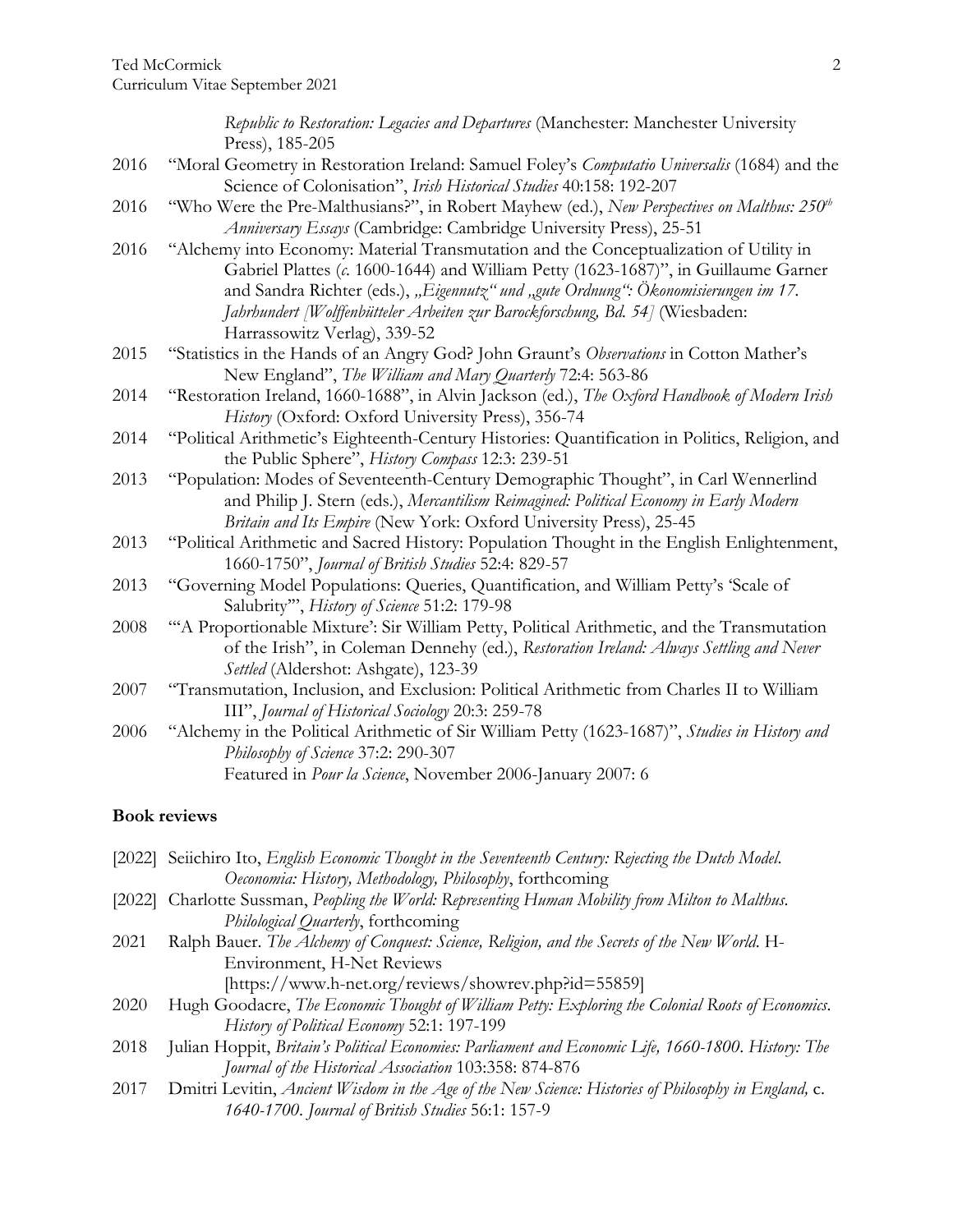Curriculum Vitae September 2021

- 2015 Eamon Darcy, *The Irish Rebellion of 1641 and the Wars of the Three Kingdoms* and John Gibney, *The Shadow of a Year: The 1641 Rebellion in Irish History and Memory*. *The Canadian Journal of Irish Studies* 38:1-2: 316-20
- 2014 Brodie Waddell, *God, Duty and Community in English Economic Life, 1660-1720*. *History: The Journal of the Historical Association* 99:335: 330-2
- 2014 William Peter Deringer, "Calculated Values: The Politics and Epistemology of Economic Numbers in Britain, 1688-1738". *Dissertation Reviews*, 19 March [dissertationreviews.org/archives/8122]
- 2013 Ted H. Miller, *Mortal Gods: Science, Politics, and the Humanist Ambitions of Thomas Hobbes*. *Journal of British Studies* 52:4: 1064-5
- 2013 John Patrick Montaño, *The Roots of English Colonialism in Ireland*. *Journal of Modern History* 85:3: 676-8
- 2013 Michael Brown and Séan Patrick Donlan (eds.), *The Laws and Other Legalities of Ireland, 1689- 1850*. *History: The Journal of the Historical Association* 98:331: 452-4
- 2012 John Cunningham, *Conquest and Land in Ireland: The Transplantation to Connacht, 1649-1680*. *American Historical Review* 117:5: 1662-3
- 2012 Sophus A. Reinert, *Translating Empire: Emulation and the Origins of Political Economy*. *History of Economic Ideas* 20:2: 191-3
- 2012 Carl Wennerlind, *Casualties of Credit: The English Financial Revolution, 1620-1720*. *History of Economic Thought and Policy* 2:1: 162-3
- 2010 K. Theodore Hoppen (ed.), *Papers of the Dublin Philosophical Society, 1683-1709*. *Irish Historical Studies* 145: 135-6
- 2009 Thomas E. Jordan, *A Copper Farthing: Sir William Petty and His Times*. *Irish Historical Studies* 143: 444
- 2007 Julian H. Franklin (ed.), *Jean Bodin*. *History of Economic Ideas*, 15:2: 322-3
- 2006 Mark Stoyle, *Soldiers and Strangers: An Ethnic History of the English Civil War*. *Canadian Journal of History*, 41:2: 363

### **Manuscripts in preparation**

"Innovation, Science, and Its Public Expression", 9,000-word book chapter under contract for inclusion in Brian Cowan (ed.), *A Cultural History of Fame in the Age of Enlightenment* (London: Bloomsbury Academic); submitted October 2021

"Engines of Division: Land, Labor and Perpetual Motion in the Seventeenth Century English Atlantic", c.8,000-word research article, submitted for review July 2021

#### **NON-ACADEMIC PUBLICATIONS (NEWS AND SOCIAL MEDIA)**

#### **Blog**

2016- *Memorious: researching, writing, repeating the past*, memoriousblog.com March 2016-present: 91 posts (approx. 800-2000 words/post), 20K visitors, 33.4K views

#### **Magazine articles**

2021 "Steven Pinker, Rational Thinker", Slate.com, 30 September [https://slate.com/culture/2021/09/steven-pinker-rationality-book-review.html]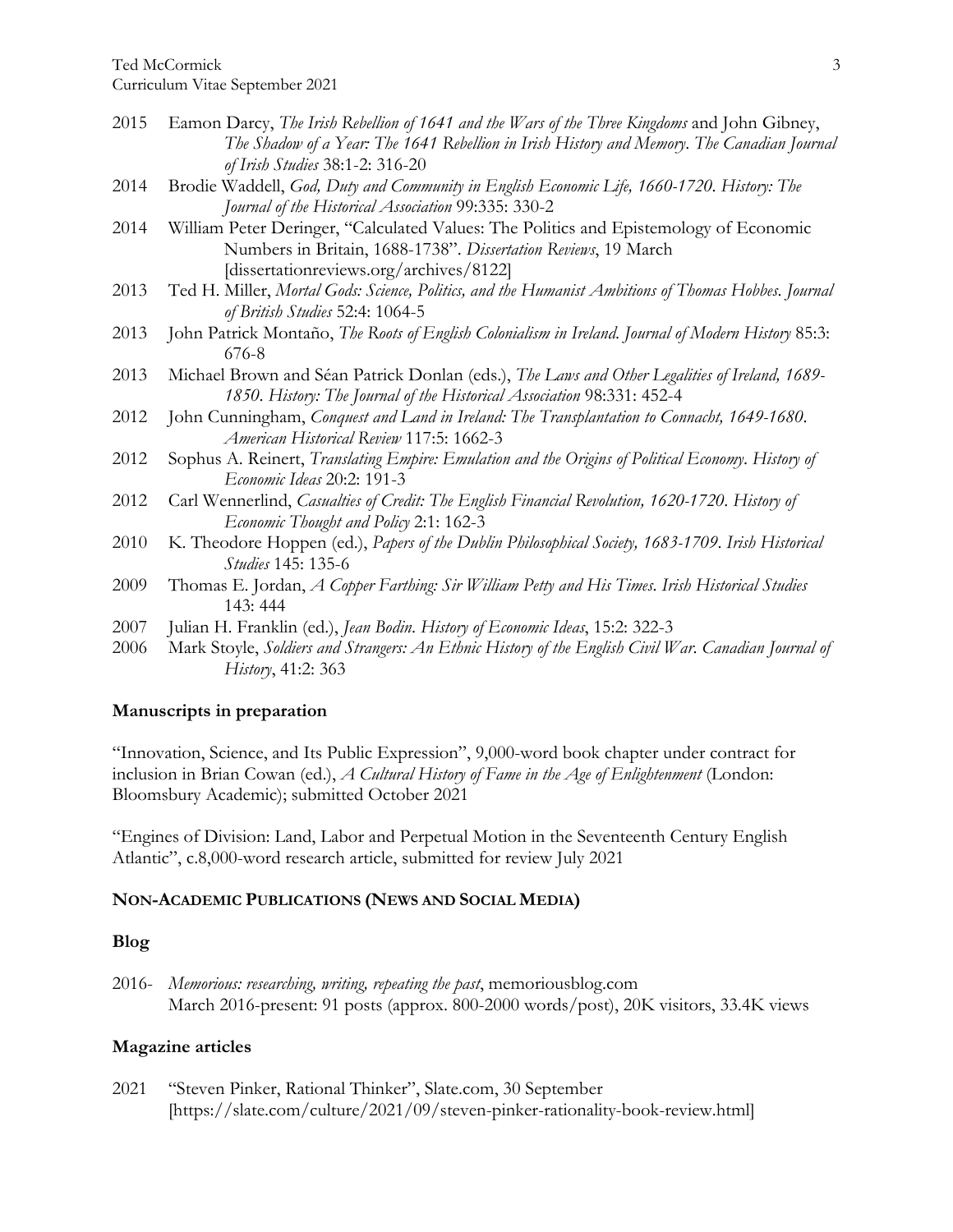- 2021 "The billionaire space race reflects a colonial mindset that fails to imagine a different world", *The Conversation*, 15 August [https://theconversation.com/the-billionaire-space-race-reflectsa-colonial-mindset-that-fails-to-imagine-a-different-world-165235]
- 2019 Co-authored with Shannon Dea, "Can 'progress studies' contribute to knowledge? History suggests caution", *The Conversation*, 11 August [https://theconversation.com/can-progressstudies-contribute-to-knowledge-history-suggests-caution-121410]
- 2017 "Publish and Perish", Chronicle Review, *The Chronicle of Higher Education* 63:19, 13 January [http://www.chronicle.com/article/PublishPerish/238816]

# **GRANTS, FELLOWSHIPS, AND AWARDS**

| 2020-2024 | Insight Grant, Social Science and Humanities Research Council of Canada                                                                                    |
|-----------|------------------------------------------------------------------------------------------------------------------------------------------------------------|
| 2020-2021 | Senior Fellowship (long-term), Huntington Library (Caltech-Huntington Humanities                                                                           |
|           | Collaboration "Interpreting Economic Change in Europe, c.1650-1900")*                                                                                      |
|           | [*Postponed due to Covid-19 pandemic]                                                                                                                      |
| 2015-2017 | Seed Grant, Office of the Vice-President, Research and Graduate Studies, Concordia<br>University                                                           |
| 2014      | Provost's Circle of Distinction, Concordia University                                                                                                      |
| 2013-2015 | (Co-applicant) Subvention grant for Groupe de recherche en histoire des sociabilités<br>(GRHS), Université de Québec à Montréal                            |
| 2013      | Visiting Fellowship, Sydney Centre for the Foundations of Science, University of<br>Sydney                                                                 |
| 2010      | Fellow of the Royal Historical Society (elected)                                                                                                           |
| 2010      | John Ben Snow Foundation Book Prize, North American Conference on British<br>Studies (for <i>William Petty and the Ambitions of Political Arithmetic</i> ) |
| 2010-2014 | Standard Research Grant, Social Science and Humanities Research Council of<br>Canada                                                                       |
| 2010-2011 | Mellon Fellowship (long-term), Huntington Library                                                                                                          |
| 2009-2010 | Seed Grant, Office of the Vice-President, Research and Graduate Studies, Concordia<br>University                                                           |
| 2006-2008 | Government of Ireland Postdoctoral Fellowship in the Humanities and Social<br>Sciences, Irish Research Council for Social Sciences and Humanities          |
| 2004-2005 | Visiting Fellowship, History Department, Harvard University                                                                                                |
| 2004      | Mellon Summer Seminar, "Intellectual History and Other Forms of History",                                                                                  |
|           | California Institute of Technology                                                                                                                         |
| 2003-2004 | Andrew W. Mellon Dissertation Research Fellowship, Institute of Historical                                                                                 |
|           | Research, University of London                                                                                                                             |
| 2001-2002 | Kathleen M. Gash Fellowship in British History, Columbia University                                                                                        |

# **PRESENTATIONS**

# **Invited talks**

- 2021 "Engines of Division: Land, Labor and Perpetual Motion in the Mid-Seventeenth-Century English Atlantic", University of California Davis Early Science Workshop [online], 28 May
- 2019 "Relocating William Petty (1623-87): The Significance of Political Arithmetic in the Making of Population", Hungarian Academy of Sciences, Budapest, 15 November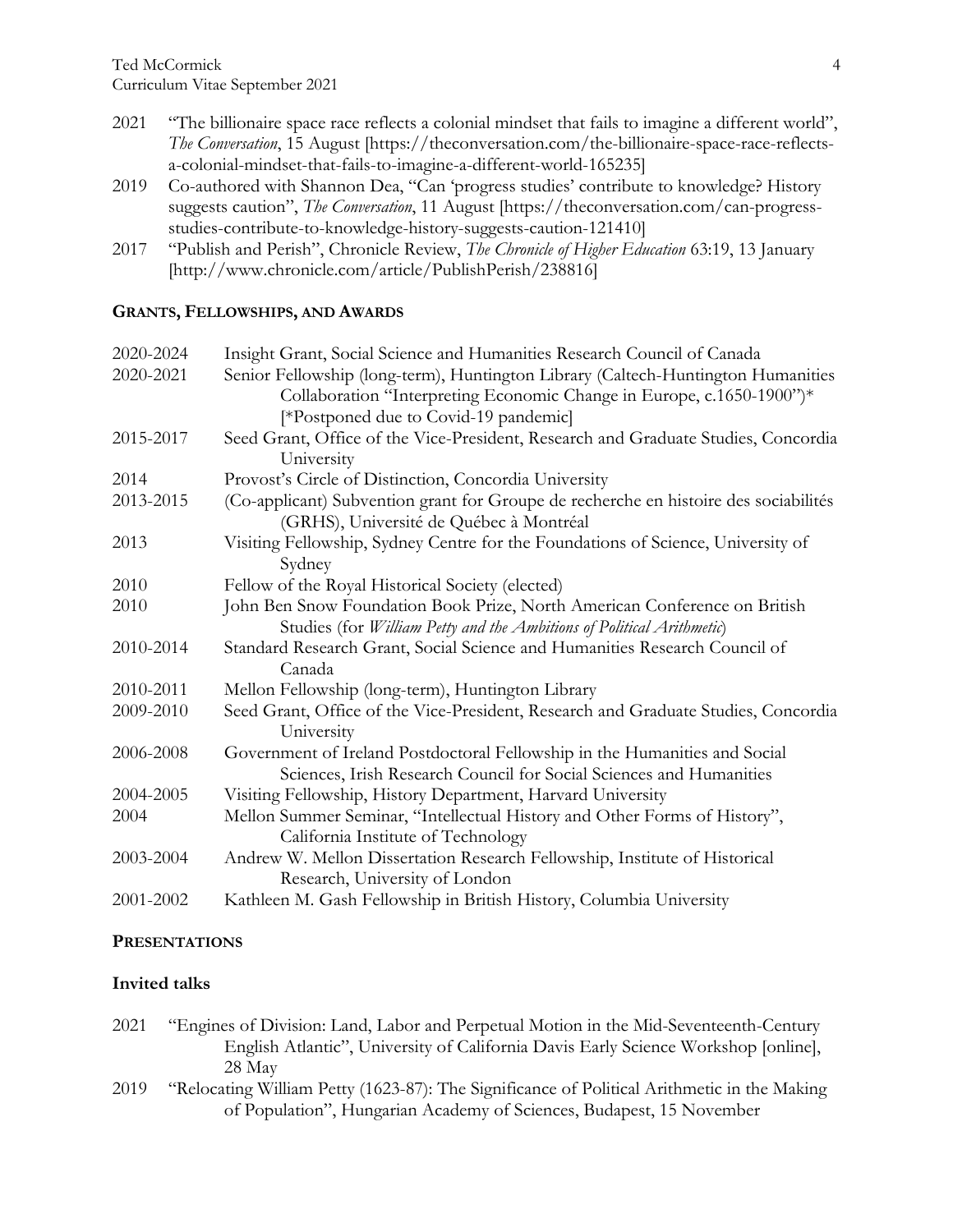Curriculum Vitae September 2021

| 2019 | "Population before Quantification: Mobility, Mutability, and the Making of Political        |
|------|---------------------------------------------------------------------------------------------|
|      | Arithmetic, 1500-1700", British Studies Graduate Cluster, Northwestern University,          |
|      | Evanston, 1 October                                                                         |
| 2019 | "English Colonial Projects and the Construction of Interest, c.1640-1690", "Knowledge(s)    |
|      | of Self-Interest" workshop, Kulturwissenschaftliches Institut, Essen, 8 February            |
| 2018 | "Population before Quantification in Early Modern England", History Department Seminar,     |
|      | The Johns Hopkins University, Baltimore, 8 October                                          |
| 2018 | "Rethinking William Petty", Spring Symposium: "The London Bills of Mortality", Folger       |
|      | Institute, Folger Shakespeare Library, Washington, 20 April                                 |
|      |                                                                                             |
| 2017 | "Rethinking Political Arithmetic: Two Transformations in Population Thought,                |
|      | c.1530-1830", Montreal British History Seminar, McGill University, 16 November              |
| 2017 | "Doing British Studies in the Age of Trump (and Brexit)" Roundtable, North American         |
|      | Conference on British Studies Annual Meeting, Denver, 4 November 2017                       |
| 2017 | "Perils and Promises of Mobility: Governing Vagrants and the Irish, c.1560-1620",           |
|      | Department of History, Queen's University, Kingston ON, 19 October                          |
| 2017 | "Science, Belief, and Knowledge: Or, What the History of Science Can Tell Us about          |
|      | Truth", Social Science Day: What Is Truth?, John Abbott College, Montreal, 4 April          |
| 2016 | "The Utopian Instrumentalism of Projects, or Global Crisis as Opportunity", panel on        |
|      | "Environments", symposium on "Political Thought in Times of Crisis, 1640-1660",             |
|      | Folger Institute Center for the History of British Political Thought, Folger                |
|      | Shakespeare Library, Washington, 3 December                                                 |
| 2016 | "Multitudes before Population: Demographic Ideas in Tudor England", Seminar in Early        |
|      | Modern British History, USC-Huntington Early Modern Studies Institute,                      |
|      | Huntington Library, San Marino, 29 October                                                  |
| 2015 | "The Social Circulation of Mortality Rates: London Bills, Colonial Anecdotes, and           |
|      | Communities of Demographic Interpretation, c.1660-1760", Groupe de récherche en             |
|      | histoire des sociabilités/Research Group on the History of Sociabilities, Université        |
|      | du Québec à Montréal, 25 March                                                              |
| 2014 | "Natural Philosophy, Quantification, and Colonial Projects in Seventeenth-Century Ireland", |
|      | The Early Modern World: Works in Progress research seminar, McGill University,              |
|      | Montreal, 21 October                                                                        |
| 2013 | "Political Arithmetic, Providence and the Protestant Interest in the Eighteenth-Century     |
|      | British Atlantic World", History on Mondays seminar, Department of History,                 |
|      |                                                                                             |
|      | University of Sydney, 8 April                                                               |
| 2013 | "Eighteenth-Century Political Arithmetic: Between Policy and Providence", "Health,          |
|      | Sexuality, Population: A Symposium to Welcome Professor Simon Szreter",                     |
|      | University of Sydney, 8 March                                                               |
| 2011 | "Religion and Early Social Science: Thinking about Population after La Peyrère", Caltech-   |
|      | Huntington Humanities Seminar, California Institute of Technology, Pasadena, 3              |
|      | May                                                                                         |
| 2011 | "Three Aspects of Population in the Enlightenment", Long Eighteenth Century Seminar,        |
|      | USC-Huntington Early Modern Studies Institute, Huntington Library, San Marino,              |
|      | 25 March                                                                                    |
| 2008 | "Sir William Petty (1623-1687): From Natural Philosophy to Social Science", Montreal        |
|      | British History Seminar, Department of History, McGill University, Montreal, 23             |
|      | October                                                                                     |
| 2008 | "William Petty's Science", Inter-Disciplinary Seminar on the History and Philosophy of      |
|      |                                                                                             |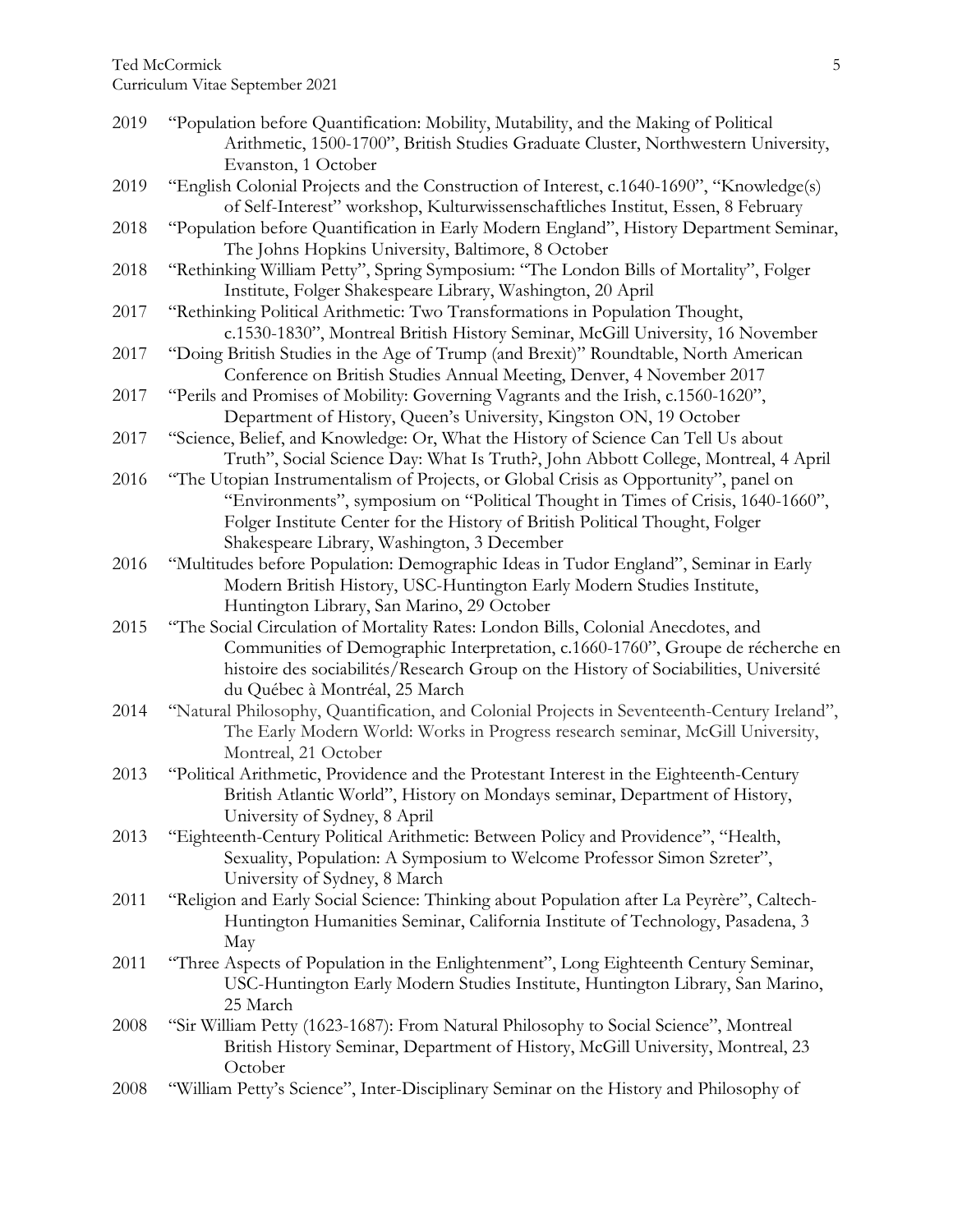Economic Thought, Department of Economics, University College London, 5 March

2007 "Science into Politics, Politics into Science: The Transformations of William Petty", Research Seminar in Irish and British History, Trinity College Dublin, 5 March

### **Conference papers/talks**

| 2021 | "The 'Projects' Project'' roundtable, Applied Arts of Alchemy conference, Science History<br>Institute, Philadelphia [online], 21 May                                                                                                                                                                                                                                                                                                             |
|------|---------------------------------------------------------------------------------------------------------------------------------------------------------------------------------------------------------------------------------------------------------------------------------------------------------------------------------------------------------------------------------------------------------------------------------------------------|
| 2021 | "Fame and Celebrity in Eighteenth-Century Science", "Cultural Histories of Fame and<br>Celebrity in the Age of Enlightenment" roundtable, American Society for<br>Eighteenth-Century Studies annual meeting, online, 9 April                                                                                                                                                                                                                      |
| 2019 | "Engines of Division: Projects, Improvement, and Colonial Populations in the Mid-<br>Seventeenth Century", Northeast Conference on British Studies, Montreal, 5<br>October                                                                                                                                                                                                                                                                        |
| 2017 | "Nature, the State, and the Governance of Populations, 1660-1830", Law and Governance<br>in Britain Conference, University of Western Ontario, London ON, 21 October                                                                                                                                                                                                                                                                              |
| 2016 | "Specifying Situation: Environment as History, Policy, and Destiny", Birmingham Centre for<br>Reformation and Early Modern Studies conference "Green Britain: Nationhood and<br>the Environment, 1500-1750", Shakespeare Institute, Stratford-upon-Avon, 26 June                                                                                                                                                                                  |
| 2015 | "The Down Survey: Science and Political History in Stuart Ireland", Early Modern History<br>Workshop: Political History, North American Conference on British Studies Annual<br>Meeting, Little Rock, 13 November                                                                                                                                                                                                                                 |
| 2014 | "Governing Ireland in Restoration and Revolution: Two Projects of Scientific Colonialism",<br>Northeast Conference on British Studies Annual Meeting, Lewiston, 18 October                                                                                                                                                                                                                                                                        |
| 2013 | "Observations that Traveled: Graunt's Observations and the Uses of Quantification in Cotton<br>Mather's New England", conference on "Travel, Science, and the Question of<br>Observation", Heyman Center for the Humanities, Columbia University, 19 October                                                                                                                                                                                      |
| 2012 | "Political Arithmetic and Sacred History: A Hidden Strand of Enlightenment Demographic<br>Thought", North American Conference on British Studies Annual Meeting,<br>Montreal, 9-11 November                                                                                                                                                                                                                                                       |
| 2012 | *"Alchemy into Economy: Material Transmutation and the Conceptualization of Utility in<br>Gabriel Plattes (c.1600-1644) and William Petty (1623-1687)", ""Eigennutz" und<br>"gute Ordnung". Ökonomisierungen der Welt im 17. Jahrhundert", Kongress des<br>Wolfenbütteler Arbeitskreises für Barockforschung, Herzog August Bibliothek,<br>Wolfenbüttel, 22-25 August [*unable to attend; paper read by Robert Jütte,<br>University of Stuttgart] |
| 2012 | "Population, Wealth, and Government: Three Seventeenth-Century Projects at the<br>Disciplinary Margins", "The New World of Projects", Annual Conference of the<br>USC-Huntington Early Modern Studies Institute, Huntington Library, San Marino,<br>24 June                                                                                                                                                                                       |
| 2012 | "Providence, Nature, and the Government of Populations: Or, What Political Arithmetic<br>Really Was", Omohundro Institute of Early American History and Culture<br>conference: "The 'Political Arithmetick' of Empires in the Early Modern Atlantic<br>World, 1500-1807", University of Maryland, College Park, 16 March                                                                                                                          |
| 2011 | "Political Arithmetic and Sacred History: The Demography of 'Obscure Time' in the<br>English Enlightenment", Pacific Coast Conference on British Studies Annual<br>Meeting, Seattle, 12 March                                                                                                                                                                                                                                                     |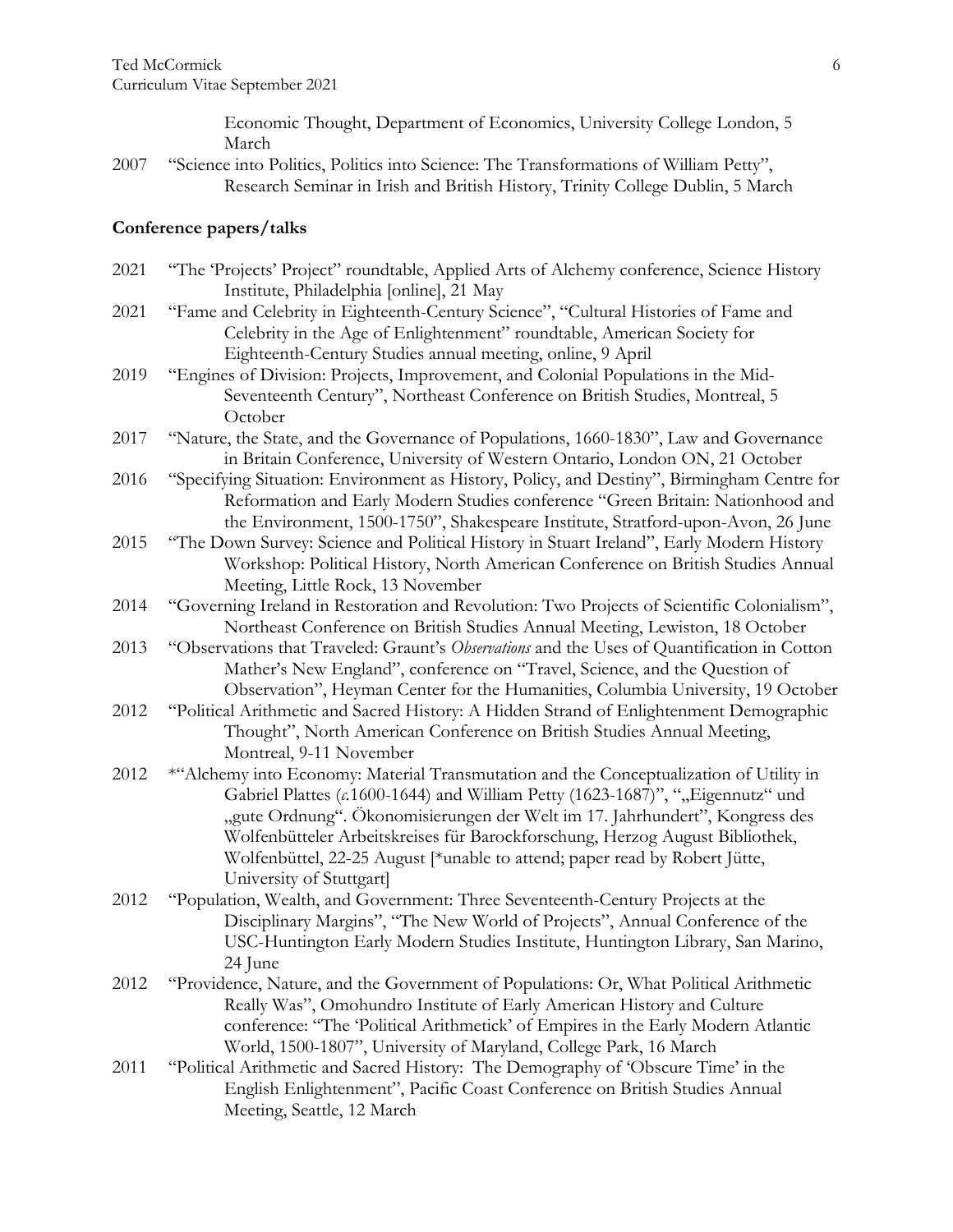Ted McCormick

Curriculum Vitae September 2021

| 2010 | "Mothers and Mistresses in Colonial Political Arithmetic", Social Science History           |
|------|---------------------------------------------------------------------------------------------|
|      | Association Annual Meeting, Chicago, 20 November                                            |
| 2010 | "The Idea of Population in the Enlightenment", Canadian Society for Eighteenth-Century      |
|      | Studies Annual Meeting, St. John's, 16 October                                              |
| 2010 | "Population Questions and the Scale of Salubrity", symposium on "Scientific Instructions to |
|      | Travelers, c.1500-1800", National University of Ireland Galway, 8 October                   |
| 2010 | "The Economics of Alchemy and the Alchemy of Economics: Two Hartlibian Deployments          |
|      | of Transmutation", "Alchemy and Economy: Circulations of Value" workshop,                   |
|      | USC-Huntington Early Modern Studies Institute, Huntington Library, San Marino,              |
|      | 17 September                                                                                |
| 2009 | "Population in Mercantilism", "Rethinking Mercantilism" conference, Barnard College,        |
|      | Columbia University, New York, 26-28 March                                                  |
| 2008 | "Government as Improvement: William Petty's Framework for Policy", North American           |
|      | Conference on British Studies Annual Meeting, Cincinnati, 5 October                         |
| 2007 | "The Advancement of Policy: Art and Nature in William Petty's Political Arithmetic",        |
|      | History of Science Society Annual Meeting, Washington DC, 1-4 November                      |
| 2007 | "Transmuting Households in Ireland and America: William Petty's Colonial Political          |
|      | Arithmetic", "Crossing Cultures: A Conference on Early Modern Exchanges",                   |
|      | National University of Ireland Galway, 17 May                                               |
| 2006 | "Transmutation, Inclusion and Exclusion: Political Arithmetic from Charles II to William    |
|      | III", "Without Let or Hindrance': Inclusion and Exclusion from the Medieval to the          |
|      | Modern", Lancaster University, 8 July                                                       |
| 2004 | "A Proportionable Mixture': William Petty, Political Arithmetic, and the Transmutation of   |
|      | the Irish, 1660-1687", "Restoration Ireland" conference, University College Dublin          |
|      | and Trinity College Dublin, 9 September                                                     |

# **Campus talks**

| 2019 | "The Unnatural Origins of Self-Interest", Social Justice Centre, Concordia University,     |
|------|--------------------------------------------------------------------------------------------|
|      | 28 November                                                                                |
| 2014 | "Government as Calculation in Seventeenth-Century Ireland", History Department             |
|      | "Research Wednesdays" seminar series, Concordia University, 1 October                      |
| 2012 | "Political Arithmetic and Sacred History", Early Modern Working Group, Centre for          |
|      | Interdisciplinary Studies in Society and Culture, Concordia University, 13 November        |
| 2010 | "Reducing Multitudes to Number: Approaches to Population in Early Modern England",         |
|      | faculty research colloquium, Department of History, Concordia University, 17 April         |
| 2009 | "Alchemy, Politics, and Economics", guest lecture, Department of Philosophy, Concordia     |
|      | University, 4 November                                                                     |
| 2006 | "Alchemy and the Political Arithmetic of Sir William Petty", Early Modern Europe Group,    |
|      | Department of History, Columbia University, 8 February                                     |
| 2005 | "The Idiom of Alchemy in the Political Arithmetic of Sir William Petty (1623-1687)", Early |
|      | Science Working Group, Department of the History of Science, Harvard University,           |
|      | 3 March                                                                                    |
| 2005 | "Political Arithmetic before and after 1688", Early Modern History Workshop, History       |
|      | Department, Harvard University, 8 February                                                 |

# **TEACHING**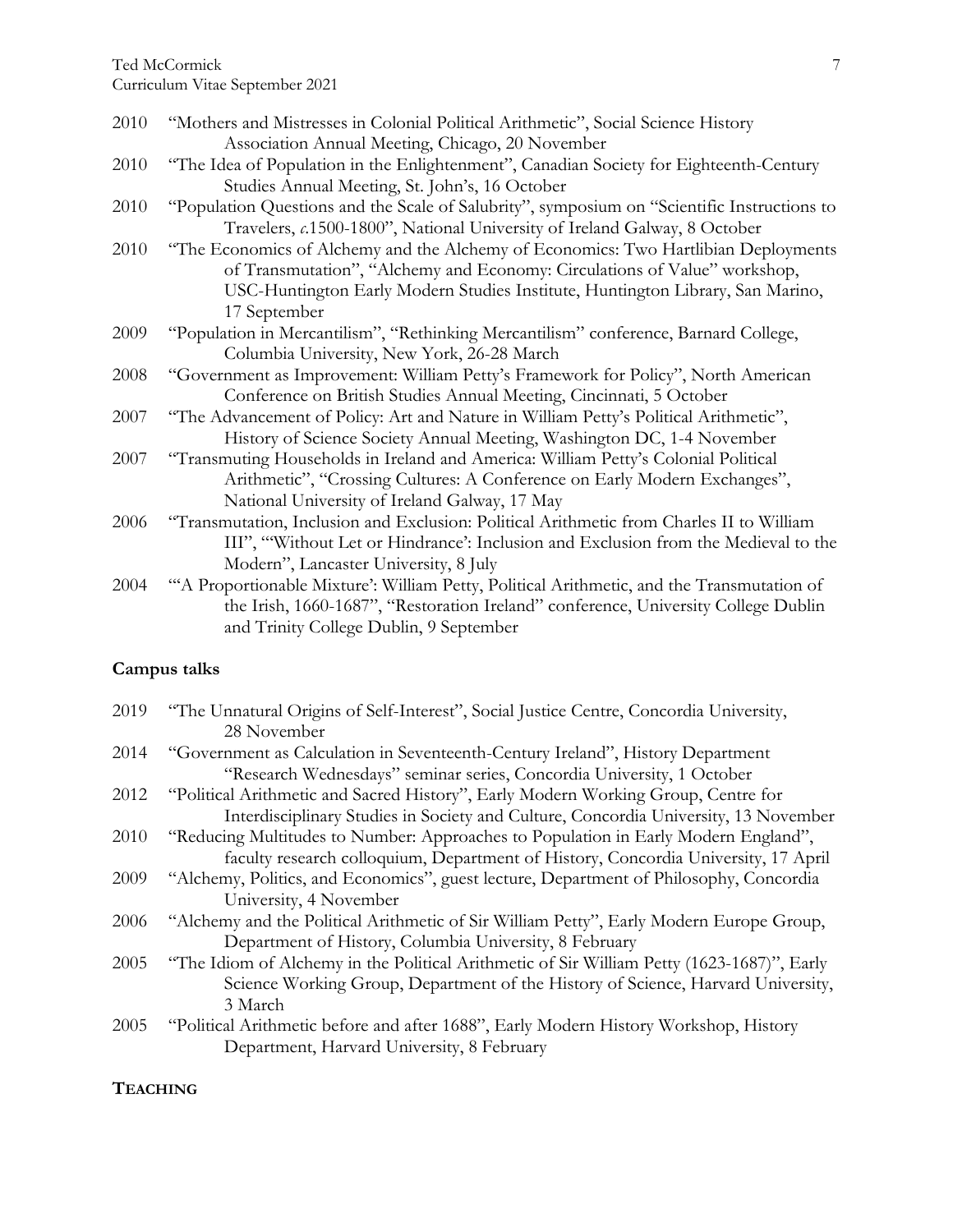# **Concordia University** (2008-present)

#### *Introductory lecture courses*

Early Modern Europe, 1500-1800 (offered regularly since 2015) Introduction to European History, c.400-1789 (offered regularly 2008-2014)

### *Advanced lecture courses*

Early Modern Utopias (Fall 2020) Infidel, Heretic, Witch: Tolerance and Intolerance in the Early Modern World (Winter 2018) Early Modern Britain and Ireland (offered occasionally since 2016) The Scientific Revolution (offered regularly since 2012) Reformation and Counter-Reformation in Europe (offered occasionally since 2010) The Enlightenment (offered regularly since 2009)

# *Honors and graduate seminars*

Methodology and History (Winter 2017) Revolutions in England, Scotland and Ireland, 1640-1660 (Fall 2015) Knowledge and Power in Early Modern Europe (Winter 2014, Fall 2019) History and Progress in the Enlightenment (Fall 2012) Early Modern Utopias (Winter 2010, Winter 2018) Science and Early Modern Culture (Fall 2008)

# *Co-/team-taught courses*

Great Thinkers, Great Ideas, Great Debates (Liberal Arts College/Science College first year course) "Galileo as progenitor of modern science", with Mariana Frank, Dept. of Physics (Fall 2016, Fall 2017)

# **Pratt Institute**

World Civilizations I: The Early Modern World, 1400-1800 (2005-2006)

# **The Cooper Union for the Advancement of Science and Art**

The Making of the Modern World [Europe and the European world, c.1750-present] (Fall 2005)

# **RESEARCH SUPERVISION**

#### **PhD**

| 2020 | (Thesis Examiner) Raymond Jess, "Situating Ireland: Time, Territory, and Identity in |
|------|--------------------------------------------------------------------------------------|
|      | Post-Confederation Irish Canada"                                                     |
| 2020 | (External Examiner) Avital Lahav, "Responding to Disaster: The Significance of the   |
|      | Great Fire of London (1666) to Restoration England" (Hebrew University of            |
|      | Jerusalem)                                                                           |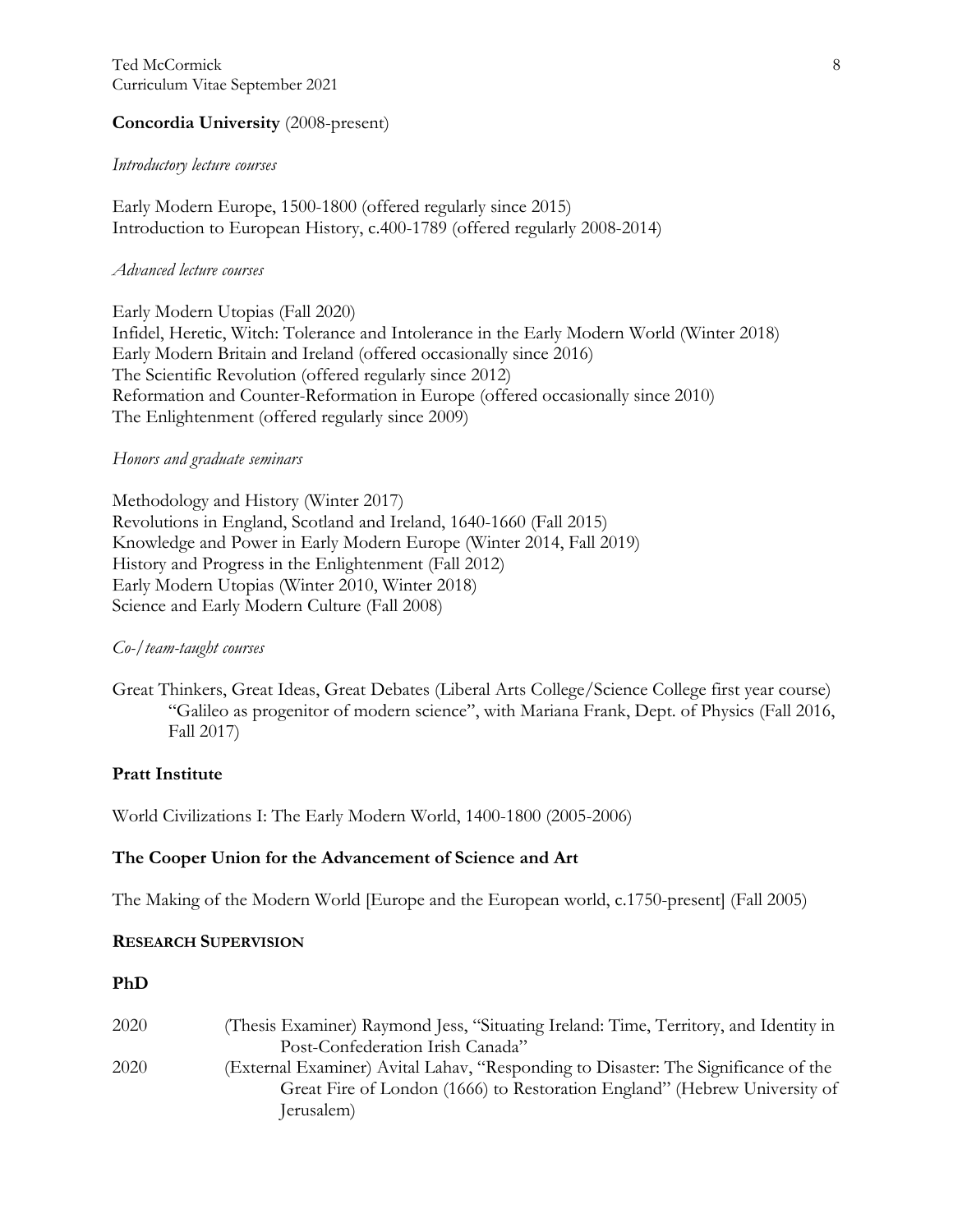Ted McCormick

Curriculum Vitae September 2021

| 2016 | (Thesis Examiner) Michael Rast, "Unsettled Island: Irish Nationalism, Unionism, |
|------|---------------------------------------------------------------------------------|
|      | and British Imperialism in the Shaping of Ireland's Governance, 1909-1922"      |
| 2010 | (Thesis Examiner) Evan May; dissertation: "For the Good Order to be had         |
|      | therby': Civic Archives and the Creation of Community in Late Medieval          |
|      | London, $c.1475-1525$ "                                                         |

# **MA**

| [Current]<br>[Current] | Devyn Gwynne (representations of grief in the works of Kenelm Digby)<br>Sólveig Hanson (midwifery and medical print in late seventeenth-century England |
|------------------------|---------------------------------------------------------------------------------------------------------------------------------------------------------|
|                        | and Ireland)                                                                                                                                            |
| 2021                   | Hannah Sparwasser Soroka, "Anthropophagy in Three Keys: New World                                                                                       |
|                        | Cannibalism, the Blood Libel, and Corpse Medicine in the British Atlantic<br>World, 1640-60"                                                            |
| 2019                   | Rana Fahmy, "Re-Settling Woes and Rebellions: The Role of Irelands Naturall Historie<br>in the Cromwellian Era"                                         |
| 2019                   | (Thesis Examiner) Kyle McCreanor, "Ireland and the Basque Country: Nationalisms<br>in Contact, 1895-1939"                                               |
| 2018                   | (Thesis Examiner) Jon Page, "William 'Abdullah' Quilliam: Modernity and Faith as<br>Lived by a Victorian Muslim"                                        |
| 2017                   | James Leduc, "Between Sovereignty and Conscience in the Early Modern                                                                                    |
|                        | World: Archbishop Richard Creagh and the Problem of Government in                                                                                       |
|                        | Tudor Ireland"                                                                                                                                          |
|                        | (Winner of Concordia's Edward Eastman McCullough Award for best                                                                                         |
|                        | History MA thesis)                                                                                                                                      |
| 2016                   | (Thesis Examiner) Ariadne Woodward, "Sumptuary Legislation and Conduct<br>Literature in Late Medieval England"                                          |
| 2016                   | (Thesis Examiner) Eva Kratochvil, "Crafting the Royal Image: Censorship<br>and Portrayals of the Tudor Dynasty under Henry VIII"                        |
| 2015                   | (Thesis Examiner) Geoffrey Little, "An Extensive and Unknown                                                                                            |
|                        | Portion of the Empire: the Montreal Natural History Society's Survey of<br>Rupert's Land, 1827-1830"                                                    |
| 2015                   | Tyson Lowrie, essay: "Broadcasting Peace: UN Peacekeeping Radio Operations,<br>1989-Present"                                                            |
| 2015                   | Vanessa Hulewicz, essay: "Breeding Behavior: Etiquette and Companionate Marriage<br>among the British Elite, 1870-1914"                                 |
| 2013                   | Thomas Reubens, essay: "Barebones of the Financial Revolution"                                                                                          |
| 2012                   | (Thesis Examiner) Domenic Fazioli, "In the Name of God and                                                                                              |
|                        | Profit: An Examination of Fourteenth-Century Foreign Exchange Gains in<br>the Trade between Florence and England"                                       |

# **Honours theses**

| 2021 | Molly Taylor, "Criminal and Wicked Consciences: Anti-Catholicism and Anti-Popery  |
|------|-----------------------------------------------------------------------------------|
|      | in Restoration London"                                                            |
| 2016 | Cynthia Panneton, "The Struggle of Friends: Toleration and Persecution of Quakers |
|      | in Seventeenth-Century England and New England"                                   |
| 2016 | Patrick Reed, "Seized by Terror and Great Fear': Emotions as Ideology in Early    |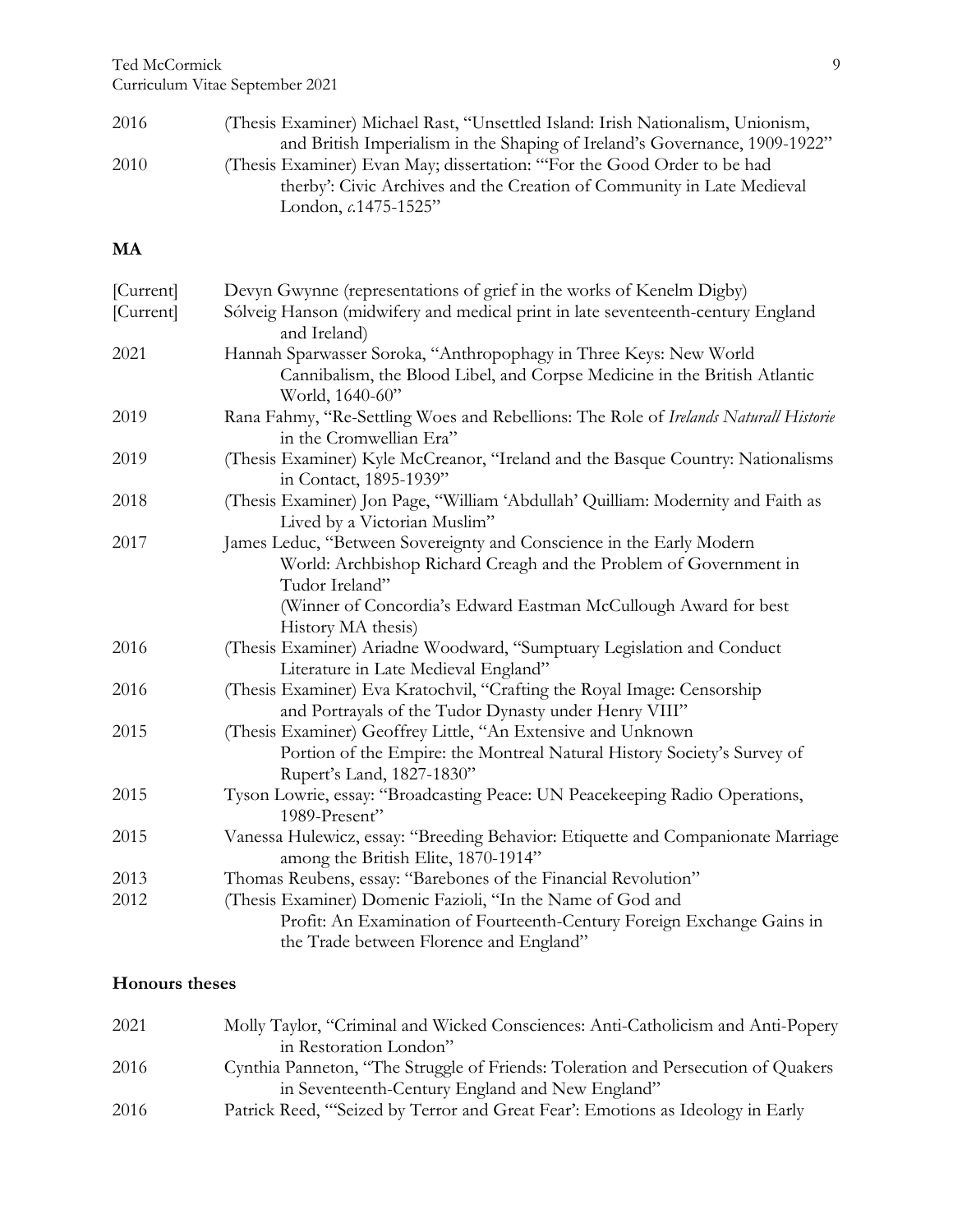|      | Medieval Ireland"                                                                     |
|------|---------------------------------------------------------------------------------------|
| 2009 | Christopher Schütze, "Sir William Osler's View: Medical Science, Institutionalization |
|      | and Community in the Nineteenth Century"                                              |
| 2009 | Etienne Stockland, "Nature Doth Everywhere Geometrize': The Ontology of the           |
|      | Beehive in Seventeenth-Century English Natural History"                               |
|      | (Winner of Concordia's David Fox Memorial Prize for best History Honours              |
|      | thesis)                                                                               |

### **SERVICE**

# **Group, workshop, and conference service**

| 2019 | Session organizer, "Defining and Distinguishing Subjects in Ireland and the Empire",                                                                   |
|------|--------------------------------------------------------------------------------------------------------------------------------------------------------|
|      | Northeast Conference on British Studies (NECBS) Annual Meeting, Montreal, 5                                                                            |
|      | October                                                                                                                                                |
| 2019 | Chair, "Restoration Principles and Revolutionary Problems: Scottish and English                                                                        |
|      | Perspectives, 1660-1715", NECBS Annual Meeting, Montreal, 5 October                                                                                    |
| 2018 | Co-convenor (with Rachel Weil, Cornell University), Early Modern Workshop:                                                                             |
|      | "Populations: counting, classifying, moving and managing groups of people", North<br>American Conference on British Studies, Providence, 25-28 October |
| 2016 | Commentator, panel on "Biopolitics and the Migration of Ideas in Early Modern                                                                          |
|      | Globalization", American Historical Society Annual Meeting, Atlanta, 7-10 January                                                                      |
| 2015 | Commentator and chair, panel on "Improvement Projects and Empire in the Seventeenth-                                                                   |
|      | Century British Atlantic", American Society for Environmental History Annual                                                                           |
|      | Meeting, Washington, 19 March                                                                                                                          |
| 2014 | Scientific Committee, Canadian Society for Eighteenth-Century Studies (CSECS) Annual                                                                   |
|      | Meeting, Montreal, 15-18 October                                                                                                                       |
| 2013 | Coordinator, Early Modern Working Group, Centre for Interdisciplinary Studies in Society                                                               |
|      | and Culture, Concordia University                                                                                                                      |
| 2012 | Conference co-organizer (with Vera Keller, University of Oregon), "The New World of                                                                    |
|      | Projects", Annual Conference of the USC-Huntington Early Modern Studies                                                                                |
|      | Institute, Huntington Library, San Marino, 22-24 June 2012                                                                                             |
| 2010 | Chair, panel on "Mapping Europe", CSECS Annual Meeting, St. John's, 16 October                                                                         |
| 2010 | Moderator, panel on "Broadening the Horizon", "Science and Its Histories" (Dibner History                                                              |
|      | of Science Program conference), Huntington Library, San Marino, 25 September                                                                           |
| 2008 | Session organizer, "Science, Empire and Political Economy in the Seventeenth and                                                                       |
|      | Eighteenth Centuries", North American Conference on British Studies Annual                                                                             |
|      | Meeting, Cincinnati, 3-5 October                                                                                                                       |

# **Editorial board service**

2017- Associate editor, *Journal of British Studies* (Cambridge University Press)

# **Manuscript reviews**

# *Article manuscripts*

*British Journal for the History of Science* (Cambridge University Press)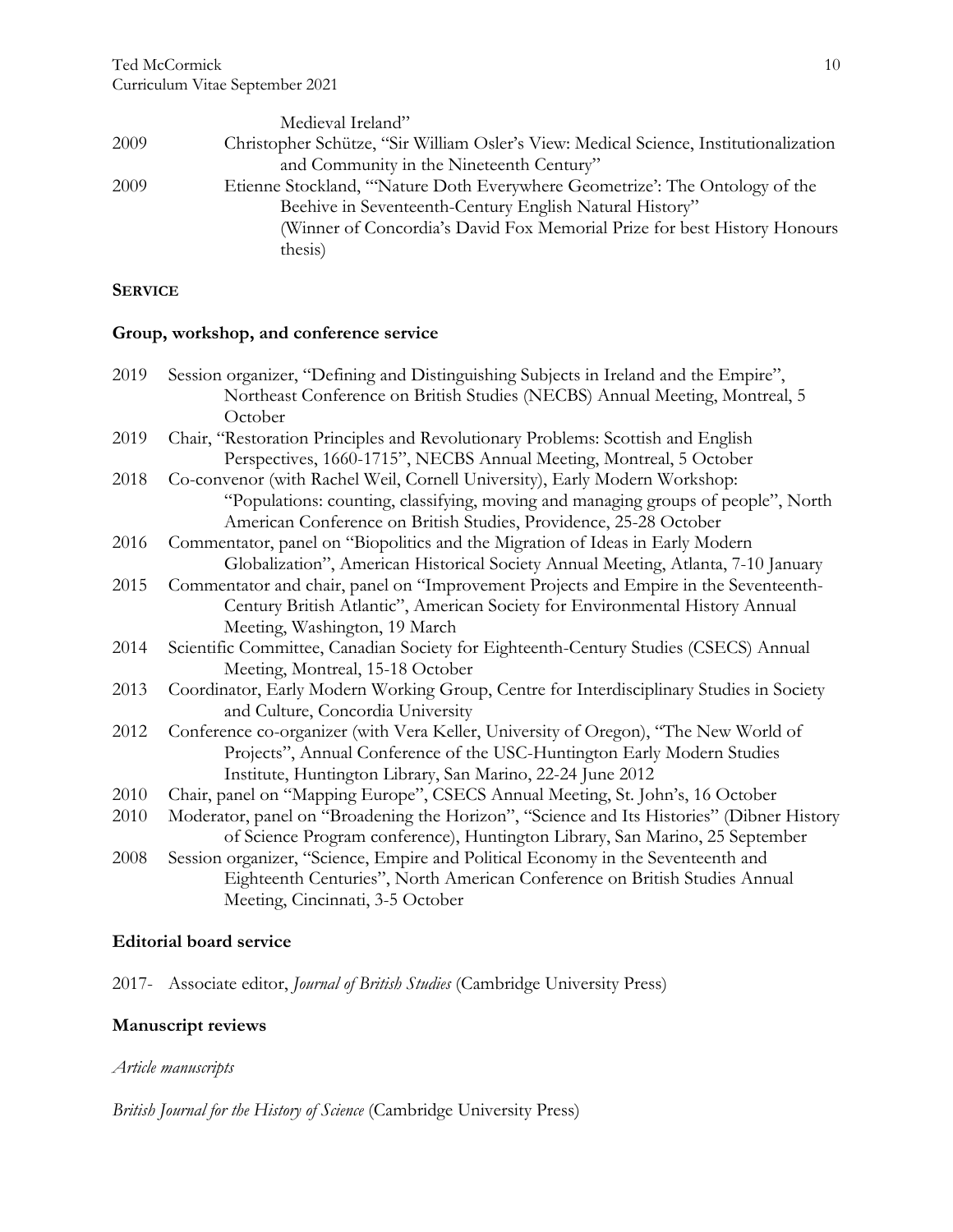Ted McCormick Curriculum Vitae September 2021

*Church History* (Cambridge University Press) *Critical Historical Studies* (University of Chicago Press) *Early Science and Medicine* (Brill) *Erasmus Journal of Philosophy and Economics* (Erasmus University of Rotterdam) *The Historical Journal* (Cambridge University Press) *History of Economic Ideas* (Fabrizio Serra editore) *History of the Human Sciences* (SAGE Publications) *History of Political Thought* (Imprint Academic) *Isis: A Journal of the History of Science Society* (University of Chicago Press) *Journal of British Studies* (Cambridge University Press) *Journal of the History of Economic Thought* (Cambridge University Press) *Journal of the History of Ideas* (University of Pennsylvania Press) *Population Studies* (Taylor and Francis) *Mémoires du livre/Studies in Book Culture* (Université de Sherbrooke) *Synthèse: An International Journal for Epistemology, Methodology and Philosophy of Science* (Springer) *The William and Mary Quarterly* (Omohundro Institute for Early American Society and Culture)

#### *Book manuscripts/proposals*

Boydell and Brewer Manchester University Press Oxford University Press Yale University Press

#### **Grant reviews and prize committee service**

The Leverhulme Trust (referee)

- North American Conference on British Studies Huntington Library Fellowship committee (member)
- North American Conference on British Studies John Ben Snow Prize committee (member and chair)

#### **Department and university service**

| 2021-2022 | Departmental Graduate Committee                                                |
|-----------|--------------------------------------------------------------------------------|
|           | Concordia University Faculty Association representative, Department of History |
| 2019-2020 | Departmental Personnel Committee                                               |
|           | Doctoral Dissertation Awards Committee, Faculty of Arts and Science            |
|           | School of Graduate Studies representative, Faculty Tribunal Pool               |
| 2018-2019 | Departmental Personnel Committee                                               |
|           | Departmental Undergraduate Curriculum Committee                                |
|           | School of Graduate Studies representative, Faculty Tribunal Pool               |
| 2017-2018 | Departmental Research Committee                                                |
|           | Departmental Student Engagement Committee                                      |
| 2016-2017 | Departmental Speakers and Research Committee                                   |
|           | Departmental Student Engagement Committee                                      |
|           | Departmental Tenure Committee, School of Irish Studies                         |
| 2015-2016 | Graduate Program Director, History                                             |